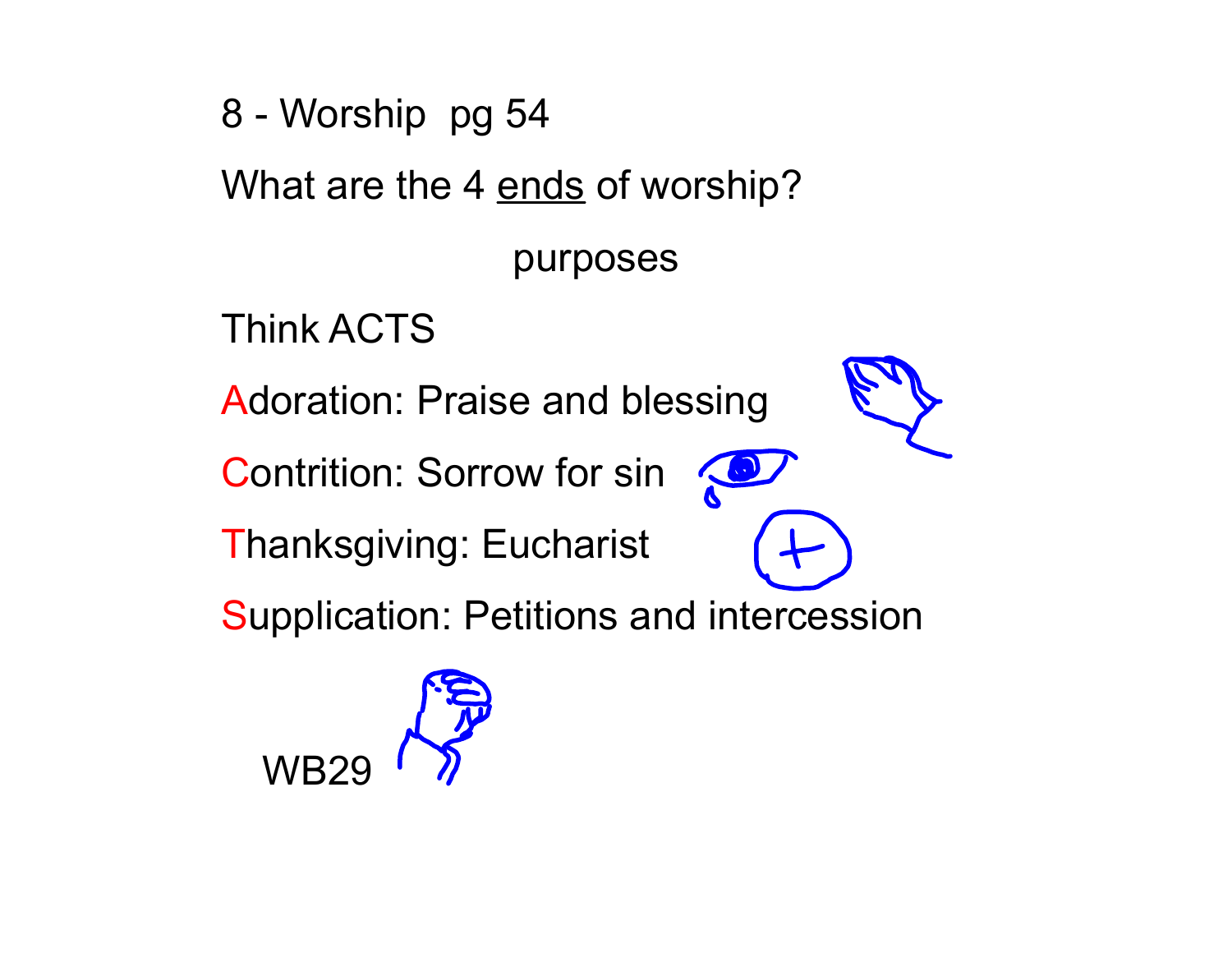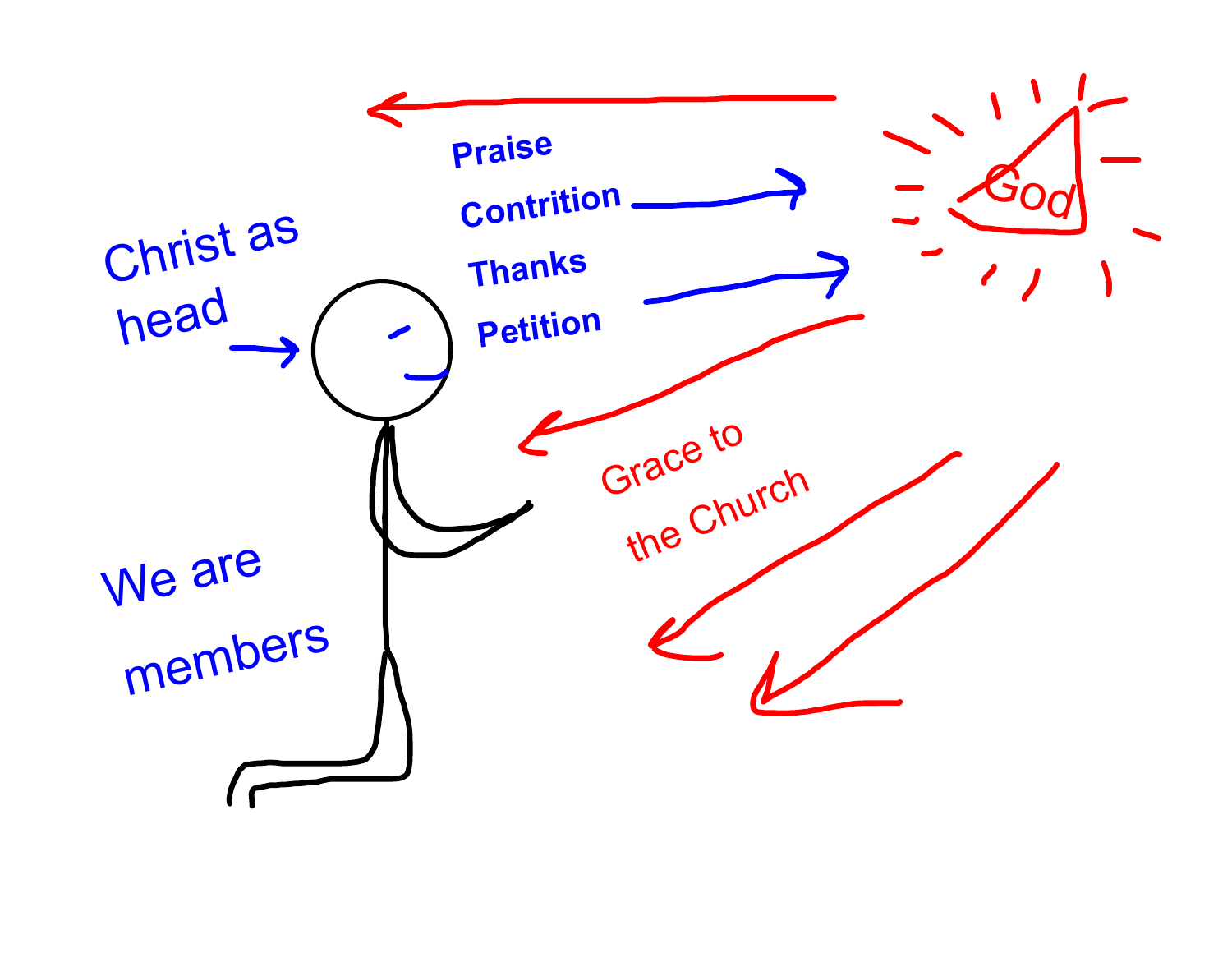#### **Liturgy**

**Lituourgous: Greek for "Work of the people"**

**"Public work"** 

3 Elements

1) The Holy Sacrifice of the Mass (Divine Liturgy)

2) The Sacraments (Mysteries)

3) The Liturgy of the Hours (Divine Office)

Focuses on

Morning Prayer

**Monasteries** 



MAKE + LABEL A LITURGICAL CALENDAR



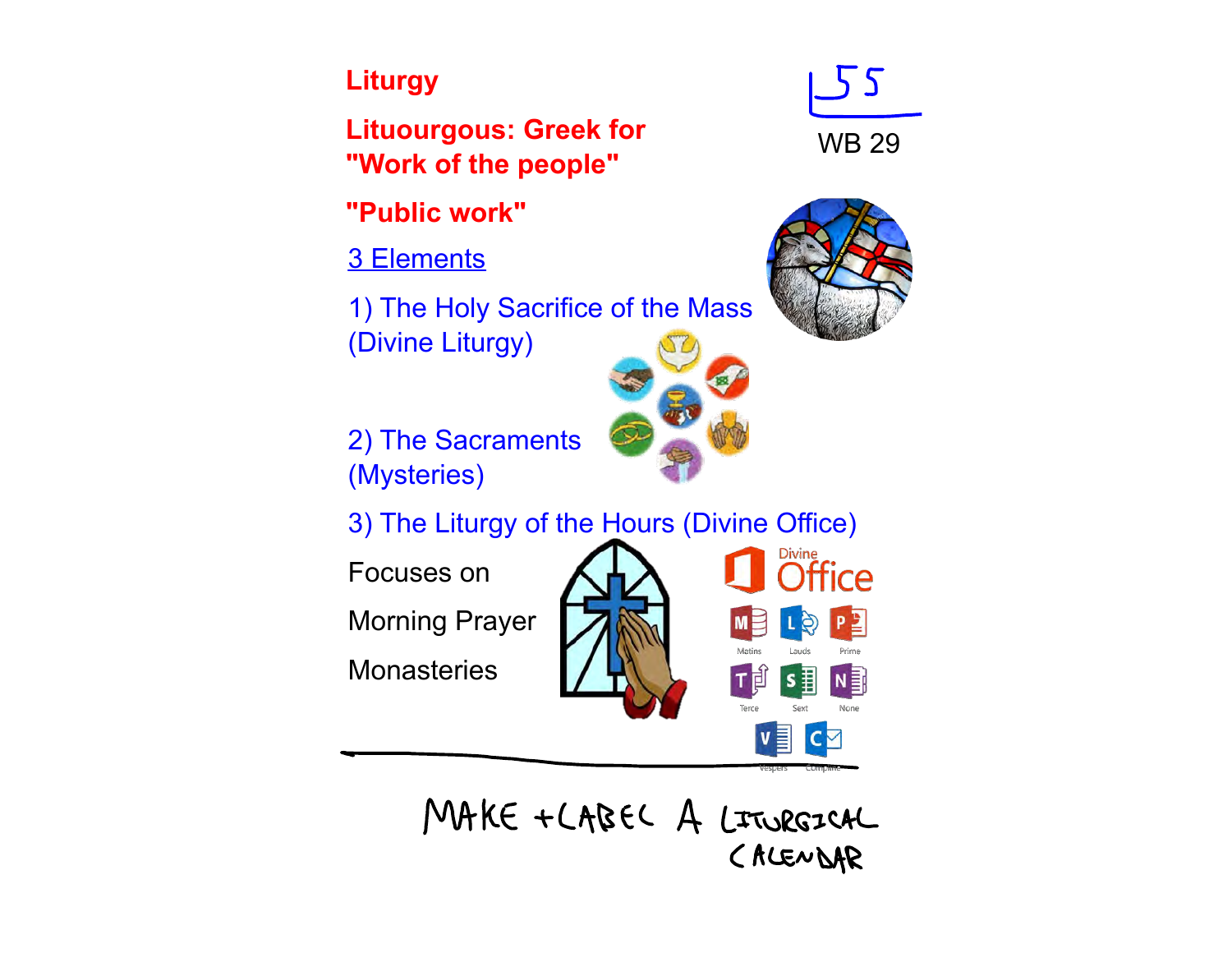MAKE + LABEL A LITURGICAL TBSS WB30 CALENDAR Get out Liturgical Calendars to check

BW - Read "The Liturgical Year", pgs. 55-56

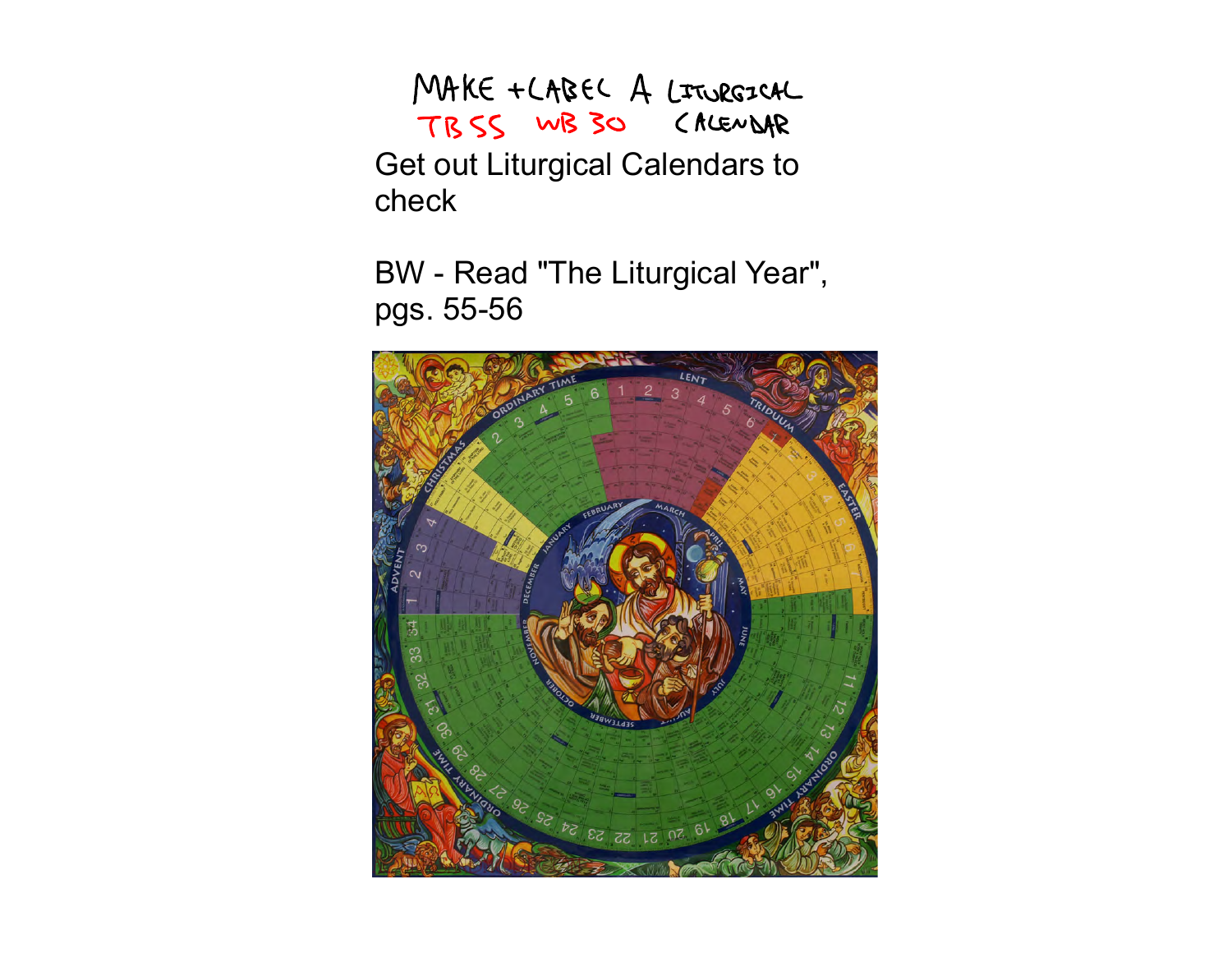#### What are the three most important feasts of the year? 1) 2) 3) CHRISTMAS CHRISTMAS PENTECOST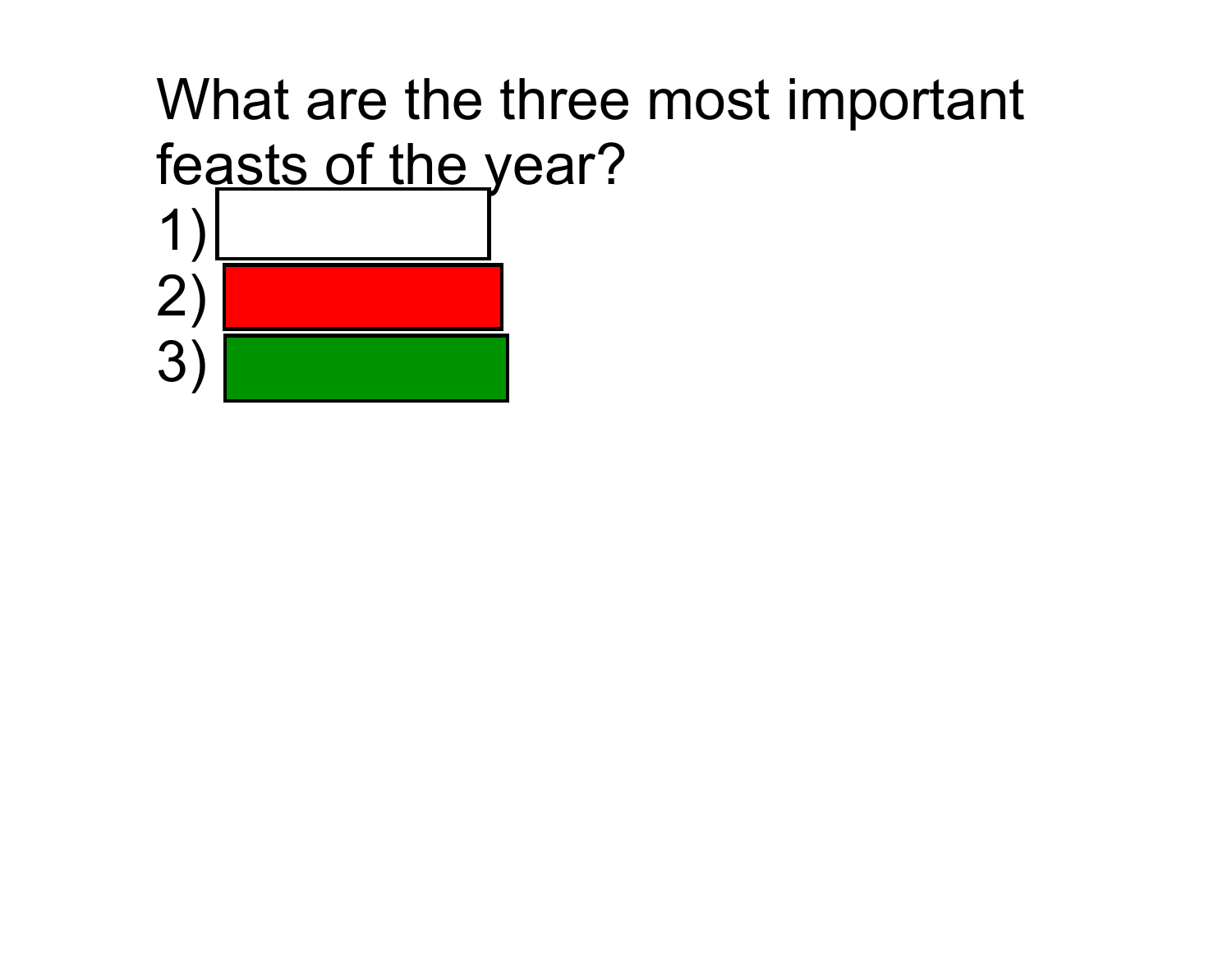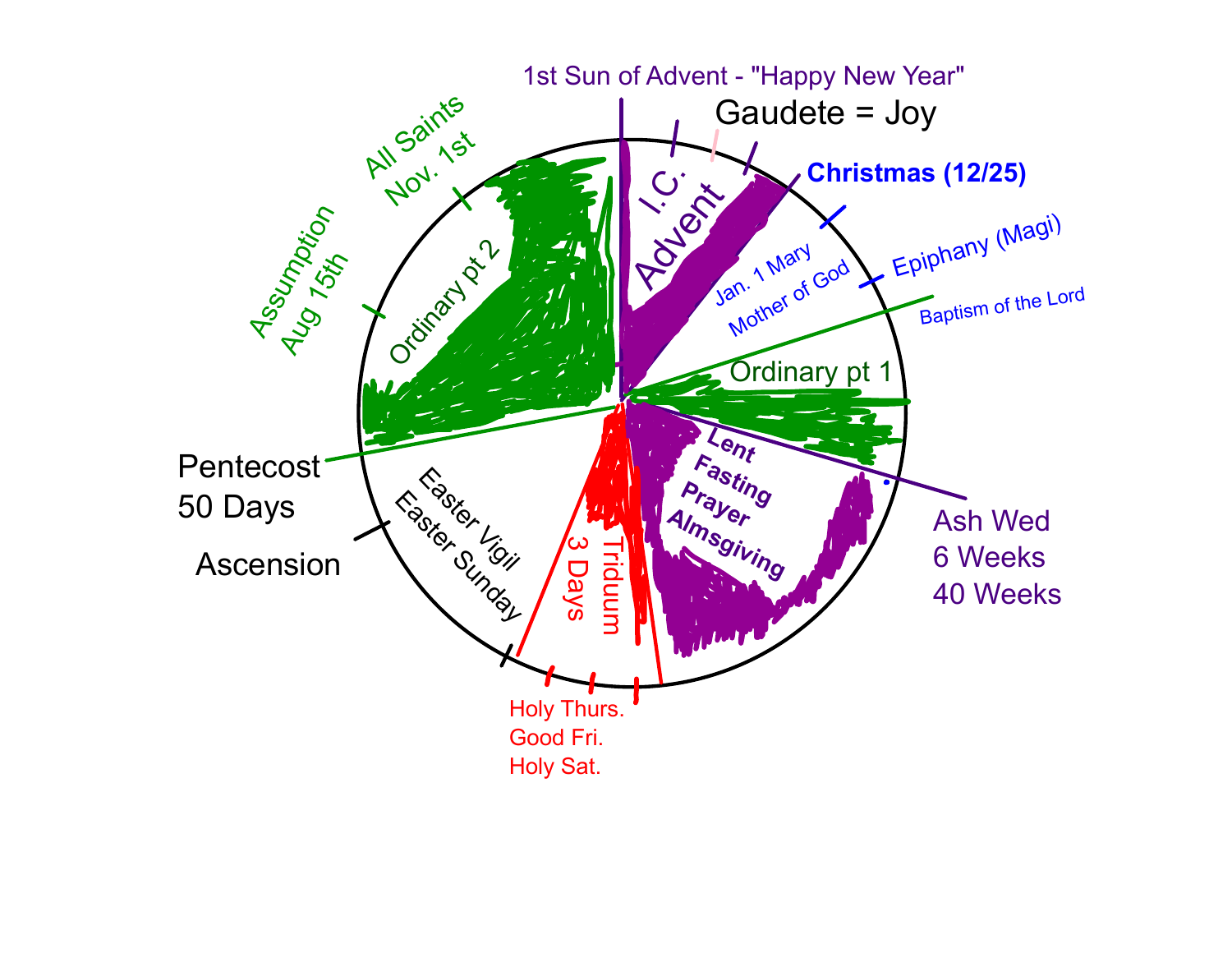In your Table Group: (use full page) - Advent + Christmas (56-57)

1) Lent +Triduum + Easter (57)

2) Pentecost + Ordinary Time (57-58)

3) Other Feasts (58-59)

Things to guide your note-taking

- 1) What is the overall theme of the season?
- 2) How does it begin, progress end?
- 3) What special traditions / practices does it involve? Colors, etc.
- 4) Extras: History, Scripture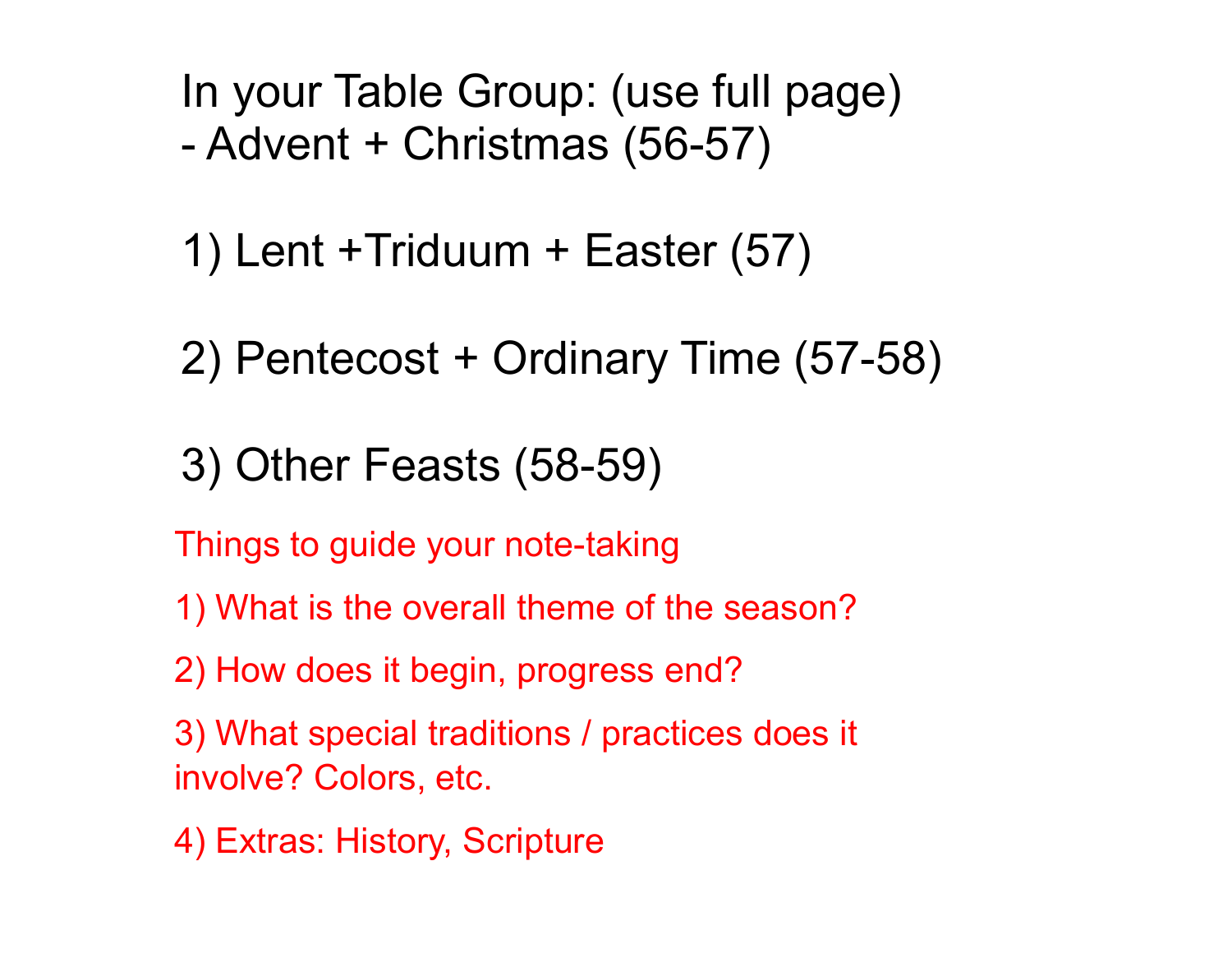- Advent + Christmas (56-57) Advent is the beginning of a new church year. It begins 4 Sundays before the season of Christmas (Roman rite).

Advent is a season to meditate and prepare before the great feast of Christmas.

The word advent is from the Latin word for Coming. During advent the church meditates on past and future events.

Advent can include penance. The readings in the Mass help us to think about the two comings of Christ.

For example in the gospel we hear about John the Baptist's message about repenting. All this meditating and preparation is leading up to the great feast

of Christmas. This season focuses on the nativity of Jesus. In contrast to Advent Christmas is a season of great joy.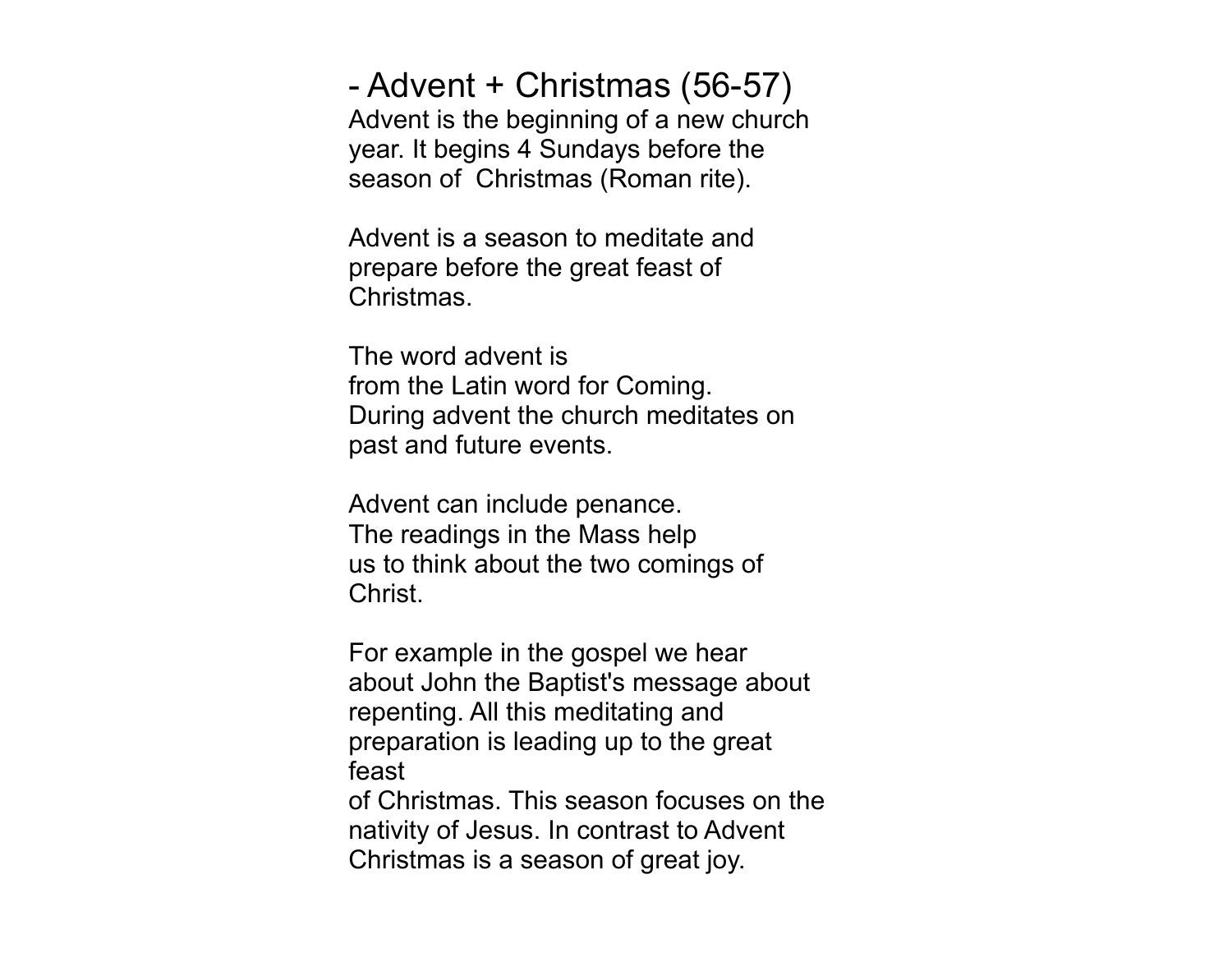- Lent +Triduum + Easter (57)

-Lent is the preparation for Easter

-it begins on Ash Wednesday

- it lasts for 40 days

- Fourth Sunday in Lent set aside to express our anticipated joy

-Lent ends with holy week during which we concentrate on the events leading up to Jesus' crucifixion

-Lent ends with the solemn announcement of Jesus' resurrection at the Easter vigil on holy Saturday evening

-the celebration/feast of Easter begins at this mass

- the Easter season last for 50 days and ends with Pentecost.

- 1) Jan1 Theotokos, Mary, Mother of God. 2) Ascension Thursday
- 3) Aug. 15 Assumption
- 4) Nov. 1st All Saints
- 5) Dec. 8 Immaculate Conception
- 6) Dec. 25 Christmas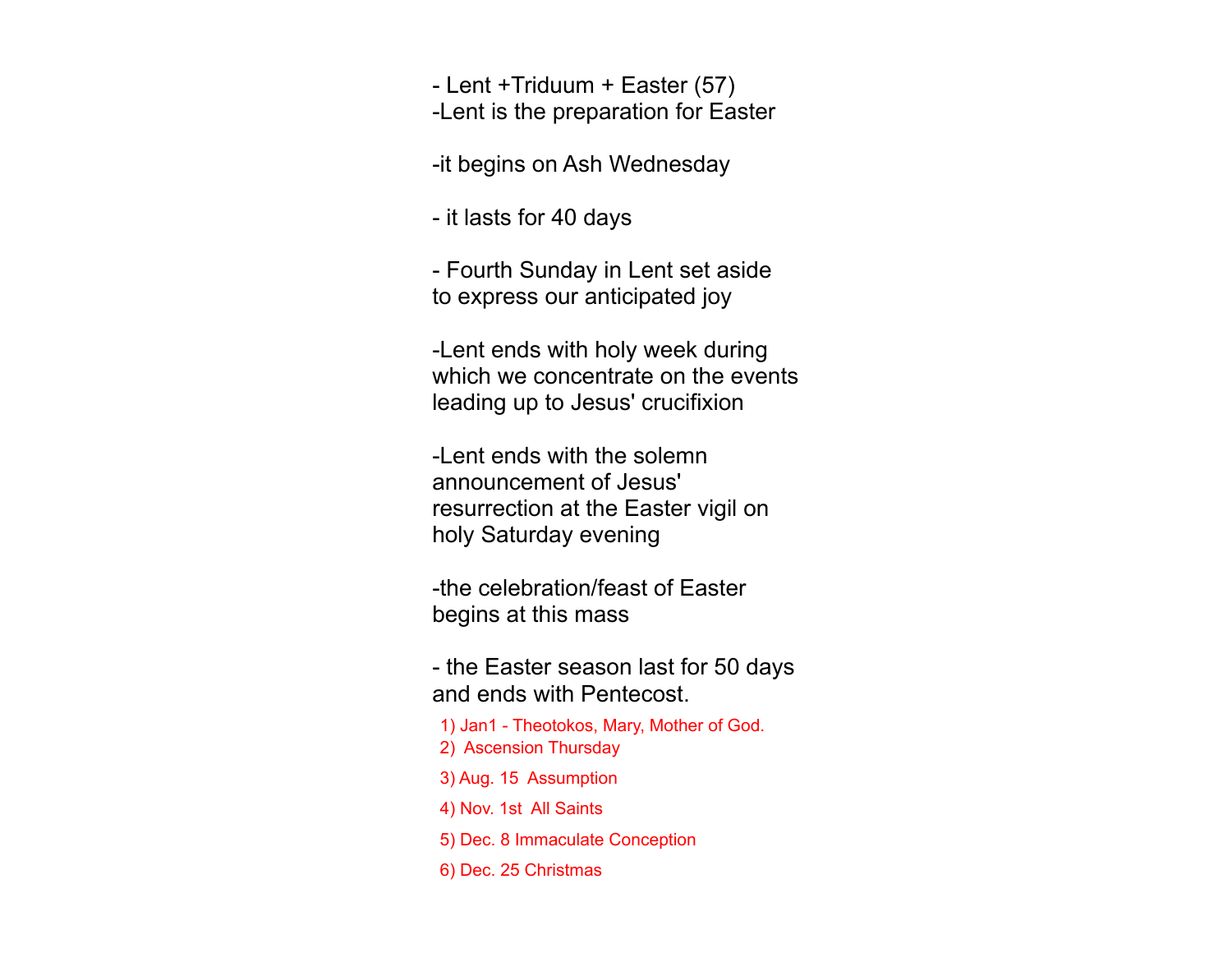#### Other Feasts (58-59)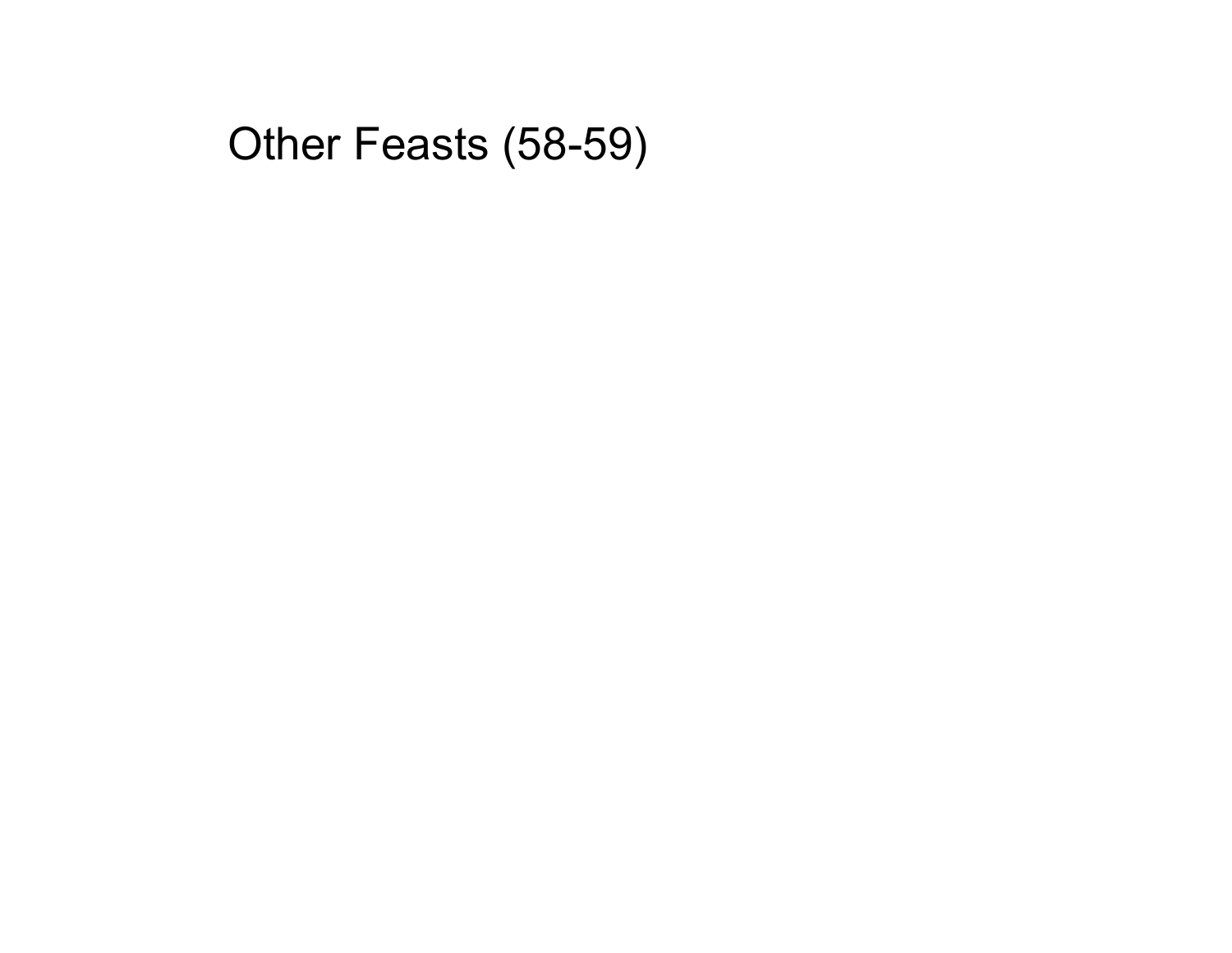- Lent +Triduum + Easter (57) -Lent is the preparation for Easter

-it begins on Ash Wednesday

- it lasts for 40 days

- Fourth Sunday in Lent set aside to express our anticipated joy

-Lent ends with holy week during which we concentrate on the events leading up to Jesus' crucifixion

-Lent ends with the solemn announcement of Jesus' resurrection at the Easter vigil on holy Saturday evening

-the celebration/feat of Easter begins at this mass

- the Easter season last for 50 days and ends with Pentecost.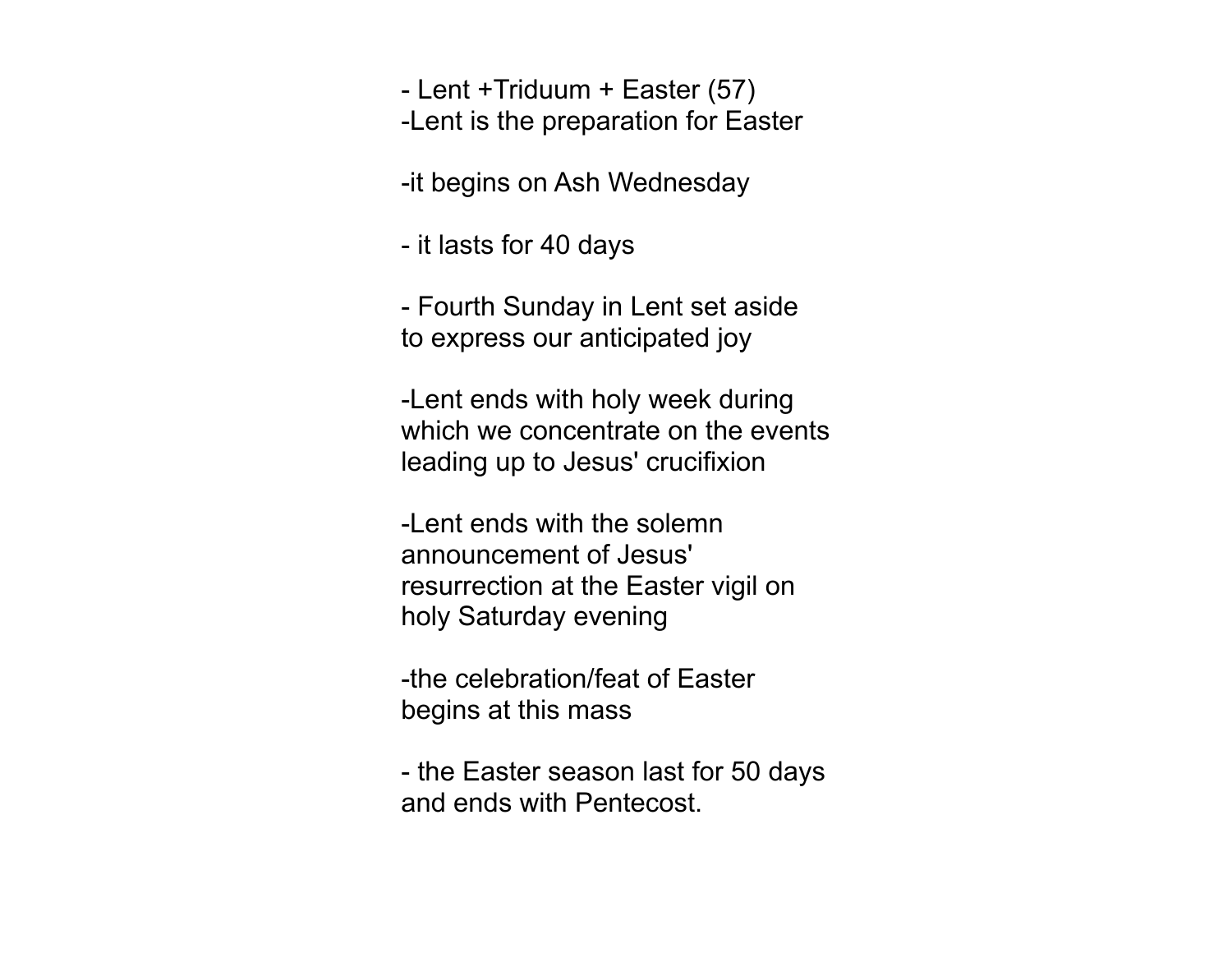

CH. G HISTORY TEST-THURIDAY

UNIT3<br>TEST CHS. 9+10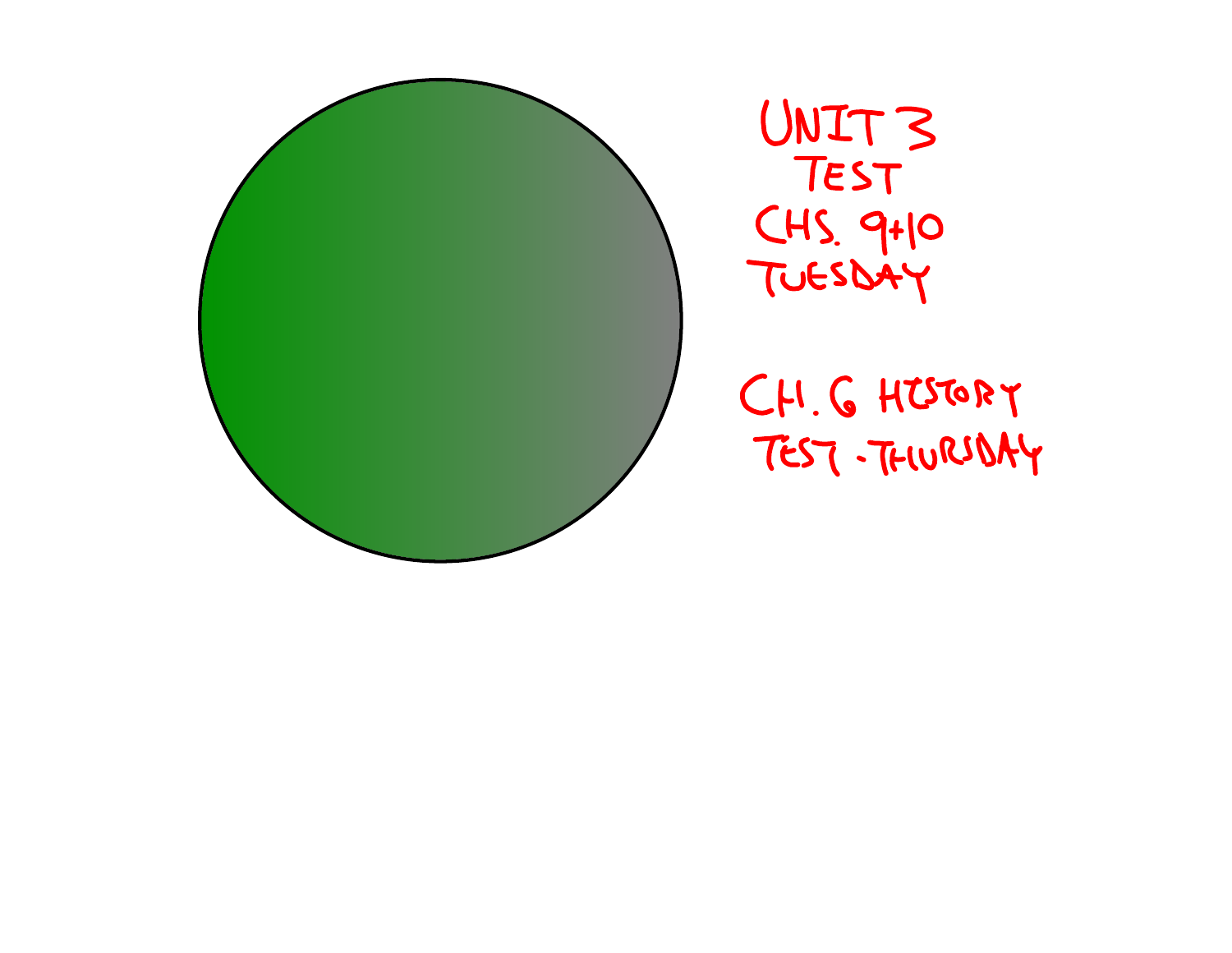## - Pentecost + Ordinary Time (57-58)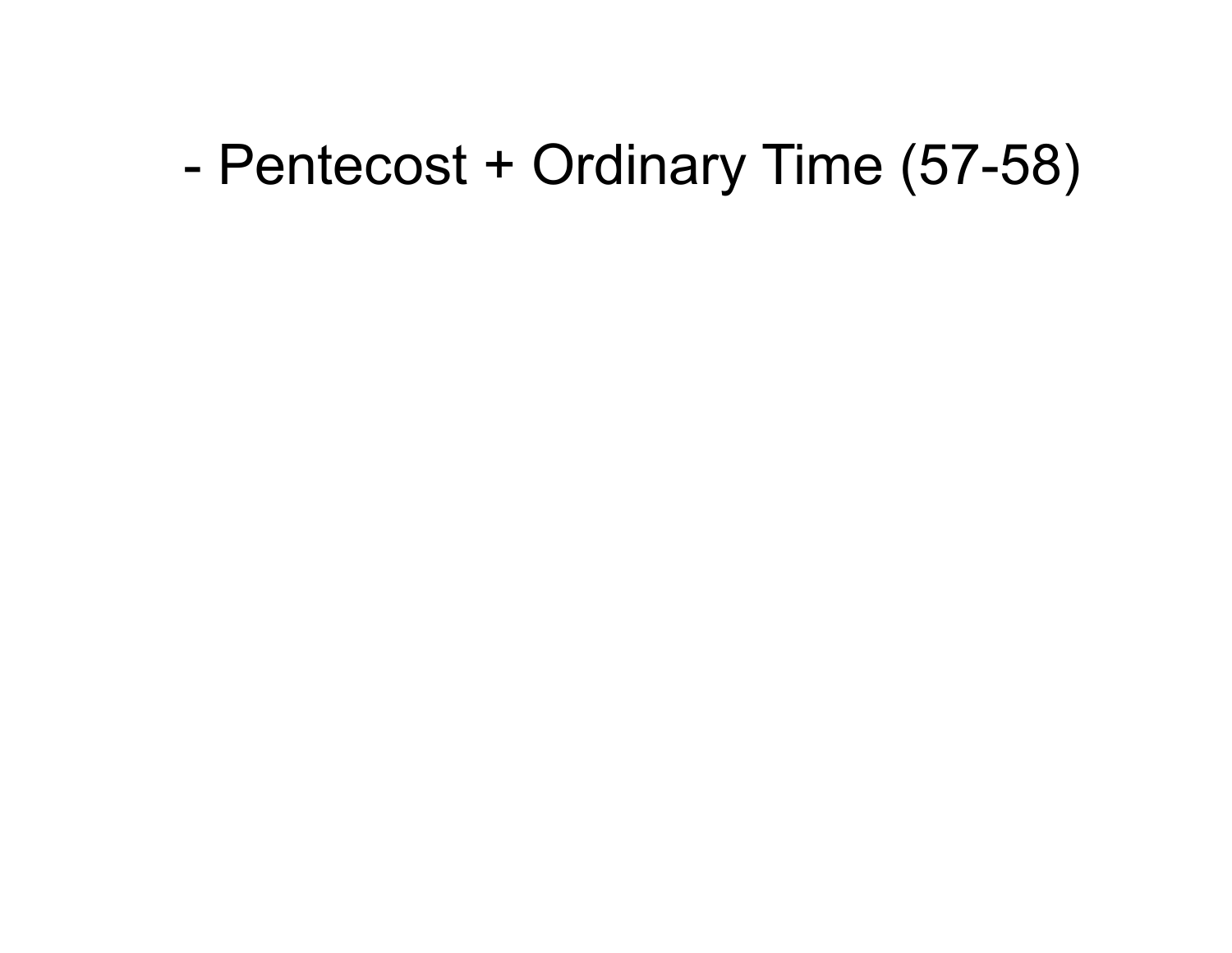## - Other Feasts (58-59)